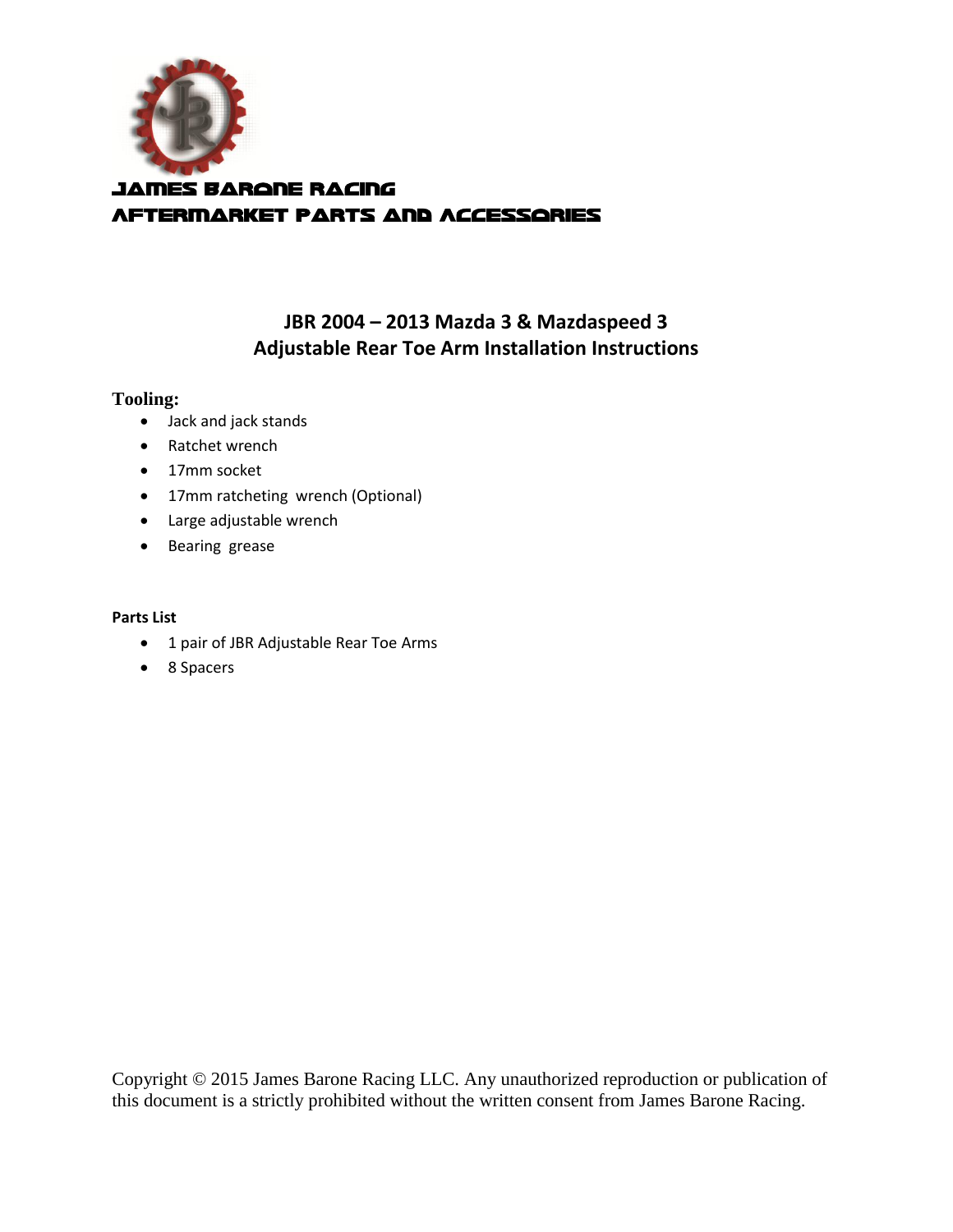# **Driver's side and Passenger Side Removal and Installation**

1. Begin by parking on a smooth level surface with the emergency brake engaged. Jack up the rear of the vehicle and position jack stands underneath.

**Refer to you vehicles owner's manual for proper jack placement and supporting procedures.** Never get under a vehicle without the proper support in place.

2. Using a 17mm socket or 17mm ratcheting wrench, remove the two boltsthat secures the OEM toe arm.



3. Lay the factory arm on the floor just as it was in the car. Adjust your new JBR Toe Arm to match the length of the OEM toe arm. Lay it on top of the OEM arm and compare the two. Using the bolts you removed in step 2, slip them through both arms to ensure they are exactly the same length.

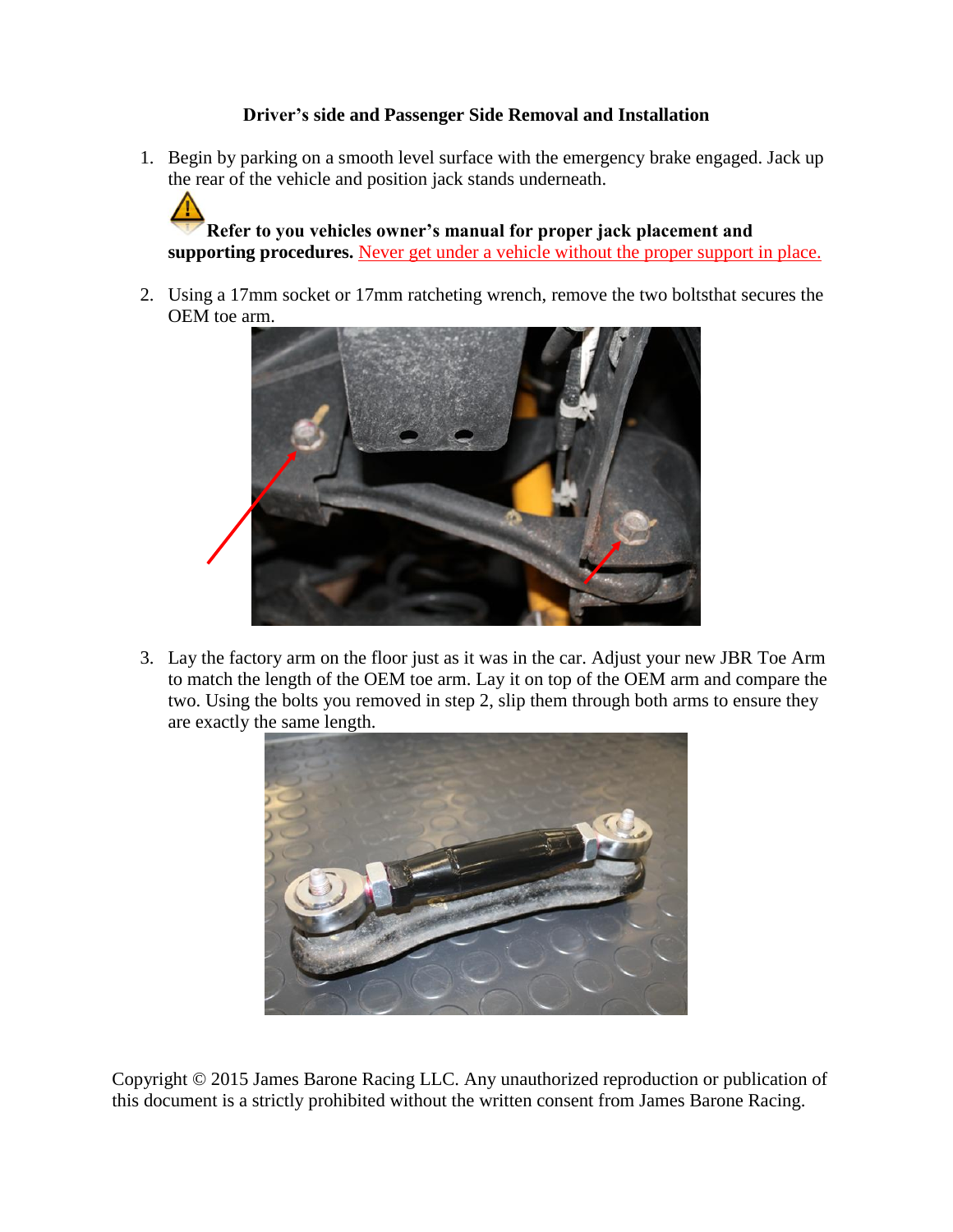4. Lock the ends of the toe arm in place by tightening the jamb nuts on each end with a adjustable wrench.

There must be a minimum of <sup>3</sup>/4<sup>2</sup> of thread **inside** the arm. Do not extend the adjustment beyond  $\frac{3}{4}$ ".

It is strongly recommended that Red Loctite is used to secure the jamb nuts after the adjustment has been completed. Thoroughly clean any grease from the area where the Loctite is to be applied or it will not work.



- 5. Install your new JBR Toe Arm back in the car using 4 of the spacers provided. Locate one spacer on each side of the rod end for both the inner and outer ends of the arm. Tighten to 55-75ft/lbs.
	- $\triangleright$  The adjustable end is best installed towards the wheel.

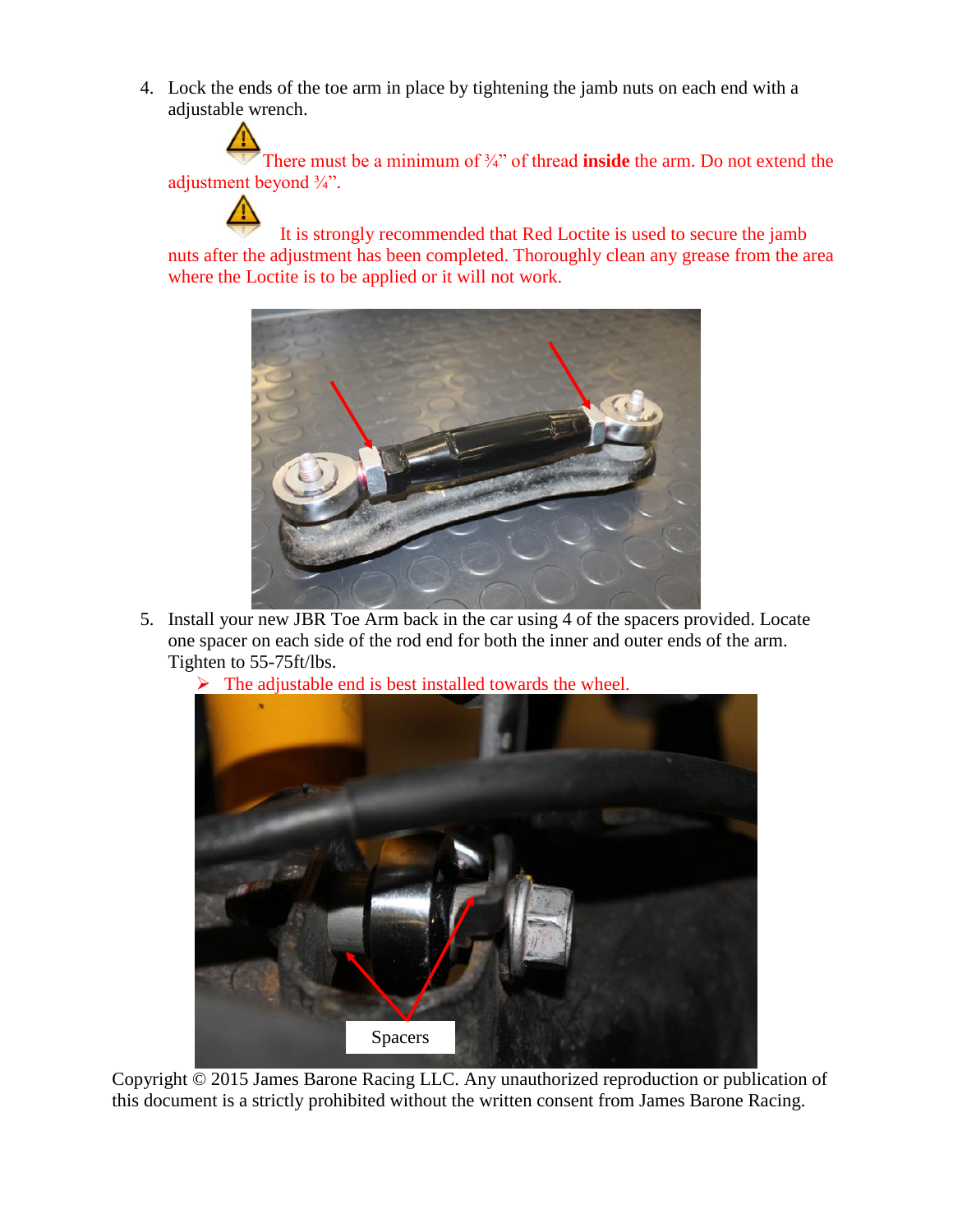

- 6. Now that the arms have been installed, both ends must be thoroughly covered in grease on both sides of the rod end. Failure to properly grease both sides of all ends after initial installation and at every oil change will cause premature wear and void the warranty.
	- $\triangleright$  Grease should be applied more often in salty and dusty conditions.



It's strongly recommended to check the installation after 500 miles. It's important to make sure that all jamb nuts are tight and all OEM hardware is torques to spec.

An alignment should performed by a qualified shop to avoid improper tire where.